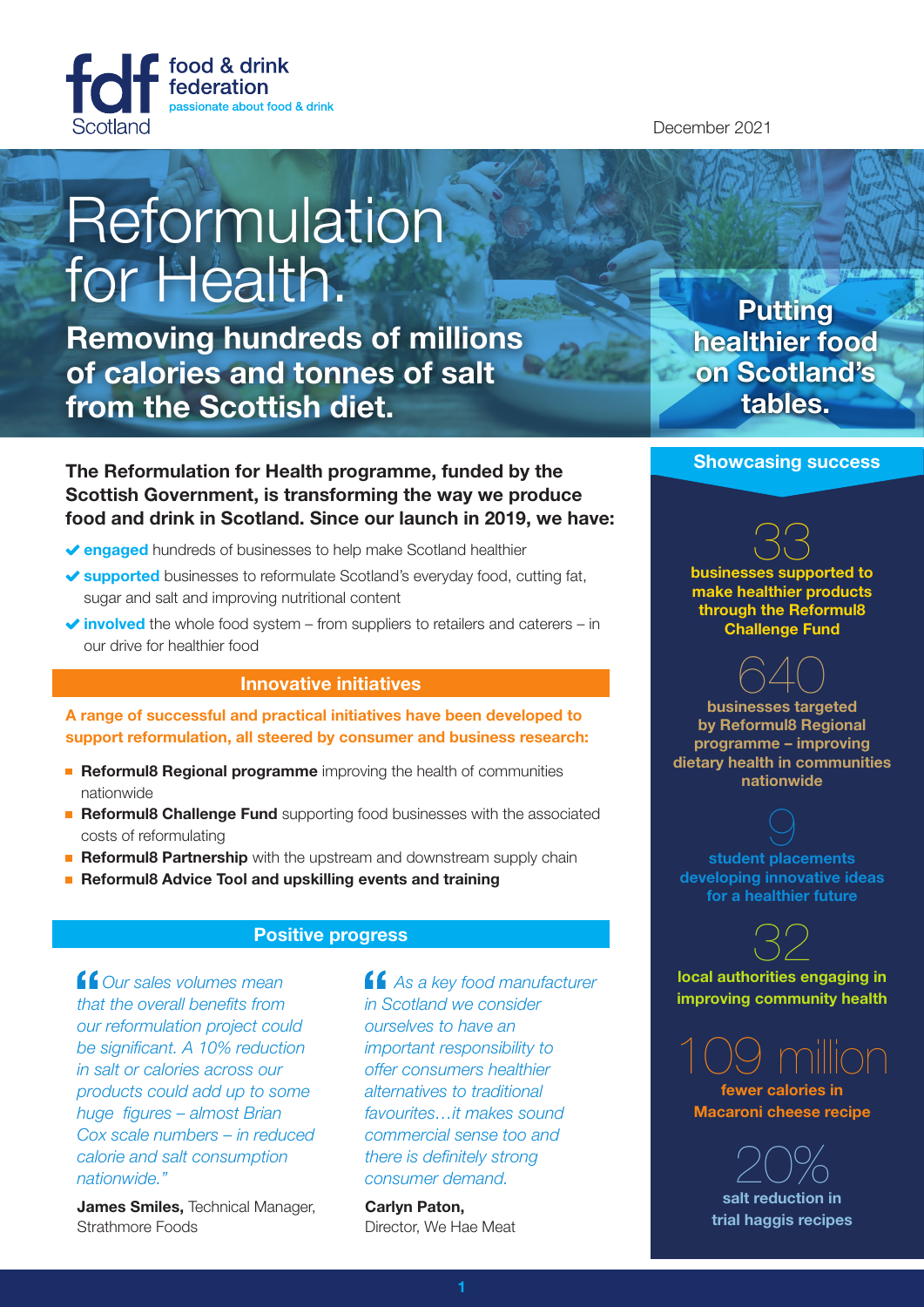# MAKING EVERYDAY FOOD HEALTHIER

**The Reformulation for Health Programme focuses on commonly consumed products, helping businesses apply the 8 core reformulation elements to some of Scotland's favourite meals and snacks.**

## **Ice cream**



**Arran Dairies** received £1500 Reformul8 funding, along with bespoke support, to

reformulate its base ice cream recipe and bring it into amber for front-of-pack labelling.

- **2730 kg of saturated fat and 4430 kg of sugar removed pa (based on estimated sales)**
- 42 million calories removed pa from **Scottish diets.**

 $\epsilon$ *Anything we can do to help on obesity and health is a positive outcome for us. We also expect sales benefits from meeting consumer trends in the sector.*

**Matthew Dobson,** Arran Dairies

# **Haggis and black pudding**

**Macsween** has used funding of £2500



to reformulate its core branded **MACSWEEN** products of haggis, vegetarian haggis

and black pudding and to explore reformulation options for its white label ranges for retailers. The aim is to bring core ranges in line with front-of-pack amber labelling.

**Trials have reduced salt levels in haggis by approx. 20%.** 

# $66$

*We'd like to shift the way consumers traditionally consume and think about black pudding and haggis.*

**Joyce Fox**, NPD Manager, Macsw

# **Mac and cheese**



**Strathmore Foods** was awarded £2000, along with tailored advice, to review its existing food

range and develop an action plan to meet UK calorie and salt reduction targets.

**Over 109 million calories (based on estimated sales) removed from macaroni cheese products, through just 1 small change to the base recipe.**

 $\epsilon$ *A 10% reduction in salt or calories across our products could add up to some huge figures in reduced calorie and salt consumption nationwide.*

**James Smiles,**  Technical Manager, Strathmore Foods

#### **Sausages, pies and burgers**

## **Scobie and Junor** developed a no



added salt and higher-fibre glutenfree rusk for butchers to use in sausages, pies and burgers. It's also

trialling lower-salt Scotch pies and Lorne sausage.

■ Salt in the rusk reduced from **2g to 0g per 100g.**

**Fibre increased from 3g to 7g per 100g.** 

#### "

*With government promoting healthier lifestyles and tackling obesity, we expect rising consumer interest in low-salt and low-fat food.* 

**Jonathan Cannovan & Anna Wilson**

# **The 8 elements of the Reformulation for Health programme**



 *The businesses involved range from small island producers to some of the bestknown brands in Scotland. They're excited about the opportunity to open up new markets as well as the health impacts.*

#### **Joanne Burns**

Manager, Reformulation for Health programme October 2021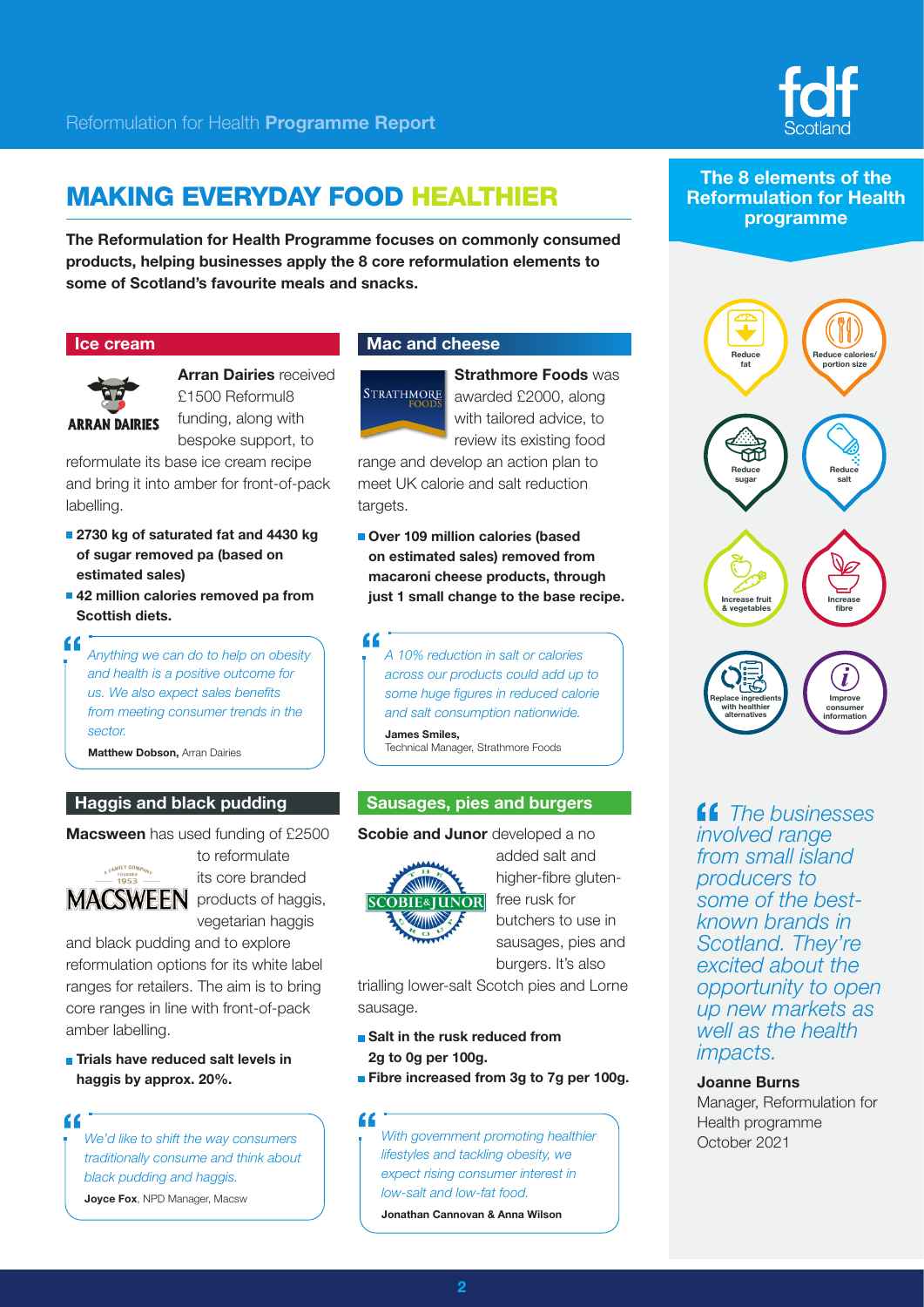

# DELIVERING CHANGE: PROGRAMME ELEMENTS

**From the start of the Reformulation for Health programme, we have developed a range of support to reach different businesses and communities, targeting those who can make a real difference.**

# **Supporting Scotland's communities – Reformul8 Regional Programme**



Developed to improve the dietary health of communities across Scotland, Reformul8 works with Local Authority Environmental Health Officers and Scotland Food & Drink Regional Food Groups. Working to recruit 640 local food businesses across Scotland's 32 local authorities.

# **Financial Support – Reformul8 Challenge Fund**

Assisting with the associated costs of reformulation, including trialling recipe and process changes, improving production capacity, and accessing nutritional testing and technical support. To date, 52 applications have been received and 33 projects awarded funds, including Bells, Mackies, We Hae Meat, JG Ross, Peacock Salts and Cobbs.

#### **Industry collaboration – Reformul8 Partnership**

Recognising the need to enlist the whole food system, the Reformul8 Partnership brings together different stakeholders who can influence and facilitate reformulation for health:

- **n** ingredients manufacturers and suppliers
- **food and drink manufacturers at any stage of the** reformulation process
- wholesalers, retailers and caterers who procure and sell healthier options
- stakeholders (academia, trade associations, government agencies) who can assist with relevant research, training and policy

To date over 30 businesses have signed up to support reformulation in Scotland including ingredient manufacturers, food producers, contract caterers, academia, innovation partners and trade associations.

# **Advice and guidance – Reformul8 Advice Tool**

Our user-friendly advice tool generates sector-specific advice to help producers use health as a business driver. Guidance includes details on nutritional targets, replacement ingredients, and links to relevant support mechanisms.

#### **Fat Reduction**



 $f$  $\epsilon$ 



#### **Sugar Reduction** Almost 90% of the Scottish population is eating too<br>much sugar and on average, consumers are eating<br>more than haice the growmment recommendation. als per gram and

**<sup>R</sup>EFORMUL<sup>8</sup> <sup>P</sup>ARTNERSH<sup>I</sup><sup>P</sup>**

**REAL PROPERTY AND REAL PROPERTY** 

felf tout one



# **Reformulation Timeline**

### **Jan 2019**

2019

2020

2021

Launch of Reformulation for Health programme

**Aug 2019**

First Student placement

#### **Sept 2020**

Reformul8 Advice Tool goes live

#### **Oct 2020**

Healthier sweet and savoury bakery webinars

#### **Nov 2020**

Reformul8 Champions launched

#### **Dec 2020**

First round of Reformul8 Challenge Fund (RCF), £15k funding, 19 businesses supported

## **Aug 2021**

Second round of RCF, £30k funding, 14 businesses supported

#### **Sept 2021**

Launch of Reformul8 Partnership

**Sept 2021** Focus on Fibre webinar

#### **Nov 2021**

Spotlight on Sugar podcast

 *We know from dealing with retailers that "health" has become a key driver.*

**International Fish Canners**  (Scotland)